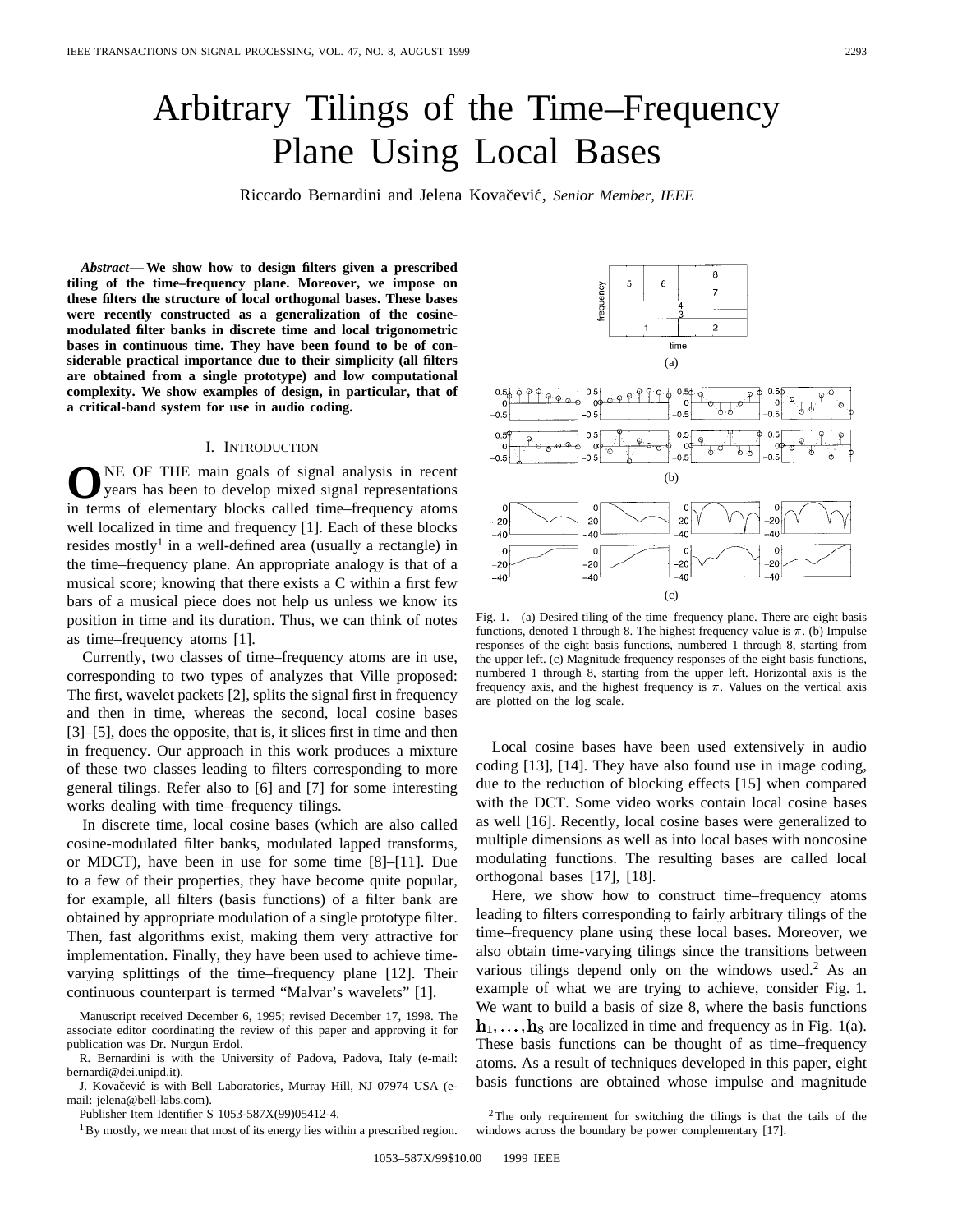frequency responses are given in Fig. 1(b) and (c), respectively (note, however, that the basis in this figure is not orthogonal).

### II. SUMMARY OF LOCAL ORTHOGONAL BASES

In this section, we give a brief summary of the work in [17] that is necessary for the developments in the present paper. In [17], we extend the theory of local cosine bases (cosine-modulated filter banks) to a more general case. In a cosine-modulated filter bank, all the filters are obtained by modulating a prototype filter  $w[n]$  (also known as the *window*) with suitable cosine functions. When the window satisfies certain constraints (symmetry and power complementarity), the resulting filter bank is orthogonal. In [17], we show that orthogonality depends only on the symmetries of the cosines; therefore, any other set of functions with the same symmetries would produce a perfect reconstruction filter bank. Consider the one-dimensional (1-D) case as an example. From [17], we can deduce a recipe to obtain a critically sampled orthogonal filter bank with  $M$  filters of length  $2M$ .

- Take any orthonormal basis  $g_i$ ,  $i = 1, 2, ..., M$ , and consider vectors  $g_i$  as signals  $g_i[n]$  having support  $\{0, 1, \ldots, M-1\}$ . We refer to this basis as the *starting basis* and represent it by a matrix G.
- Extend every  $g_i[n]$  by symmetry and antisymmetry according to (we assume that  $M$  is even)

$$
\hat{g}_i[n] \stackrel{\triangle}{=} \n\begin{cases}\ng_i[-1-n], & \text{if } n = -M/2, \dots, -1 \\
g_i[n], & \text{if } n = 0, \dots, M-1 \\
-g_i[2M-1-n], & \text{if } n = M, \dots, M+M/2-1.\n\end{cases}
$$
\n(1)

We refer to this process as *symmetry extension* and represent it by a matrix  $K$ .

• Multiply every  $\hat{g}_i[n]$  by the window  $w[n]$  in order to obtain the final filters  $h_i[n] = w[n]\hat{g}_i[n]$ . We refer to this process as *windowing* and represent it by a matrix **W**.

Signals  $h_i[n]$  are the impulse responses of the desired filter bank. These steps are depicted in Fig. 4. Note that the above procedure can also be expressed as

$$
H = WKG \tag{2}
$$

where

- $\mathbf{G}$   $M \times M$  orthogonal matrix;
- $K$   $2M \times M$  matrix representing symmetry extension;
- W  $2M \times 2M$  diagonal matrix having the samples of the window  $w[n]$  on the main diagonal.

The columns of matrix  $H$  are the impulse responses of the desired filters in a filter bank. A similar recipe can also be used in more than one dimension as well as in continuous time [17].

The aim of this paper is to exploit the new degrees of freedom obtained by relaxing the constraints that  $G$  be cosine to construct a filter bank, given a tiling of the time–frequency plane. Therefore, our goal is *to search for such that the impulse responses contained in given in (2) achieve a given tiling of the time–frequency plane*. In what follows, we assume



Fig. 2. Tiling of the time–frequency plane for critical-band audio coding. Frequency axis is given in barks where  $B = 13.0 \arctan(0.76 f/1000)$  $+3.5 \arctan(f/7500)^2$ , with B being bark frequency and f frequency in Hertz.

that the window  $w[n]$  is given (see [18] for more details on window design).

#### III. CONSTRUCTION OF ARBITRARY TILINGS

Our goal is to find a matrix G such that every  $h_i = W K g_i$ is well concentrated in its corresponding tile. Although the multidimensional case is interesting in its own right (for use in image processing applications, for example), its study does not introduce anything new, except for a more complex notation. Therefore, for the sake of simplicity, here, we consider the 1-D discrete time-case.

Suppose  $h_i$  has to be well concentrated in the time interval  $A_{T,i}$  and frequency interval  $A_{F,i}$ . In other words, let  $A_{T,i} \times$  $A_{F,i}$  be the tile corresponding to  $\mathbf{h}_i$ . As the measure of good concentration we use the sum  $P_{T,i} + P_{F,i}$  of the two stopband  $\text{errors}^3$ 

$$
P_{T,i} = \sum_{n \in A_{T,i}^C} h_i[n]^2, \quad P_{F,i} = \int_{A_{F,i}^C} |H_i(\omega)|^2 d\omega \quad (3)
$$

where  $H_i(\omega)$  is the Fourier transform of  $h_i[n]$  [in (3), we used  $X^C$  to denote the complement of set X]. Cost functions (3) can be weighted with weight functions  $\rho_T[n]$  and  $\rho_F(\omega)$ . By using, in (3), the definition of  $H(\omega) = \sum_{n \in \mathbb{Z}} \exp(-j2\pi \omega n) h[n]$ , we can rewrite (3) as

$$
P_{T,i} = \mathbf{h}_i^T \mathbf{C}_{T,i} \mathbf{h}_i, \quad P_{F,i} = \mathbf{h}_i^T \mathbf{C}_{F,i} \mathbf{h}_i
$$
 (4)

with  $C_{T,i}$  and  $C_{F,i}$  two symmetric, positive semi-definite matrices. Clearly, the sum of two errors (4) is still a quadratic form with the matrix  $\mathbf{C}_i = \mathbf{C}_{T,i} + \mathbf{C}_{F,i}$ .

The same reasoning can be repeated for every vector  $h_i$ . To obtain a cost function for the whole basis, use the sum of the cost functions of the single vectors. By exploiting the

<sup>&</sup>lt;sup>3</sup>Note that we cannot use  $P_{T,i}P_{F,i}$  as a measure of good concentration because it is easy to obtain a signal  $h_i[n]$  having  $P_{T,i} = 0$  implying  $P_{T,i}P_{F,i} = 0.$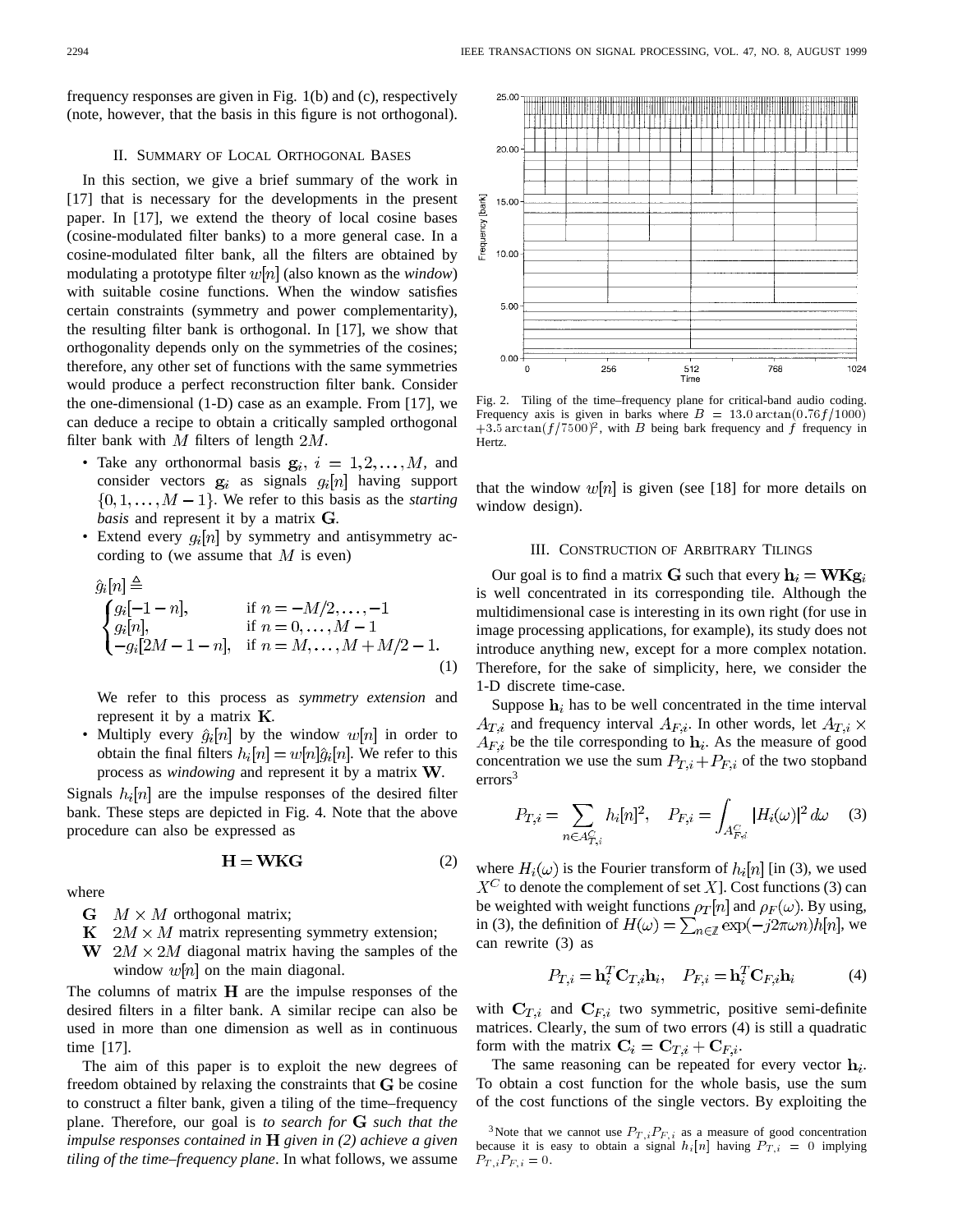

Fig. 3. Problems induced by the circular translation requirement. The filter in the figure corresponds to the eighth band. (a) Filter optimally designed *with* the circular translation constraint (note the discontinuity at the point 1536) and (b) its translation of 256. (c) Filter optimally designed *without* the circular translation requirement (that is, by optimizing only the first filter in each band) and (d) its translation of 256. Note that although the filter in (c) is smoother than the one in (a), its translation (d) is far worse than (b). (e) Filter obtained by using the pseudo-translation and (f) its pseudo-translation of 256.

dependence between  $h_i$  and  $g_i$  given in the previous section, the global cost function can be written as

$$
\sum_{i} \mathbf{g}_i^T \mathbf{D}_i \mathbf{g}_i \tag{5}
$$

where  $D_i = \mathbf{K}^T \mathbf{W}^T \mathbf{C}_i \mathbf{W} \mathbf{K}$ .

## IV. SOLVING FOR THE BASIS

We now describe ways to minimize (5) with the constraint that the vectors be orthogonal. A key observation is that if vectors  $g_i$  are orthogonal to one another and of unit norm, they can be organized as columns of a unitary matrix

$$
\mathbf{U} \triangleq [\mathbf{g}_1 \quad \mathbf{g}_2 \quad \cdots \quad \mathbf{g}_N]. \tag{6}
$$

This is important because the matrix  $U$ , even if not square, can be written as a function of some free parameters. Thus, we can parameterize this matrix and then extract the vectors  $g_i$ , which are now given as functions of free parameters. A unitary matrix  $U$  can be written either using Givens' rotations

$$
\mathbf{U} = \mathbf{R}_1 \mathbf{R}_2 \cdots \mathbf{R}_M \mathcal{D}_G \tag{7}
$$

where  $\mathbf{R}_k$  are suitable rotation matrices, and  $\mathcal{D}_G$  is a diagonal matrix having  $d_{ii} = \pm 1$ , or using Householder building blocks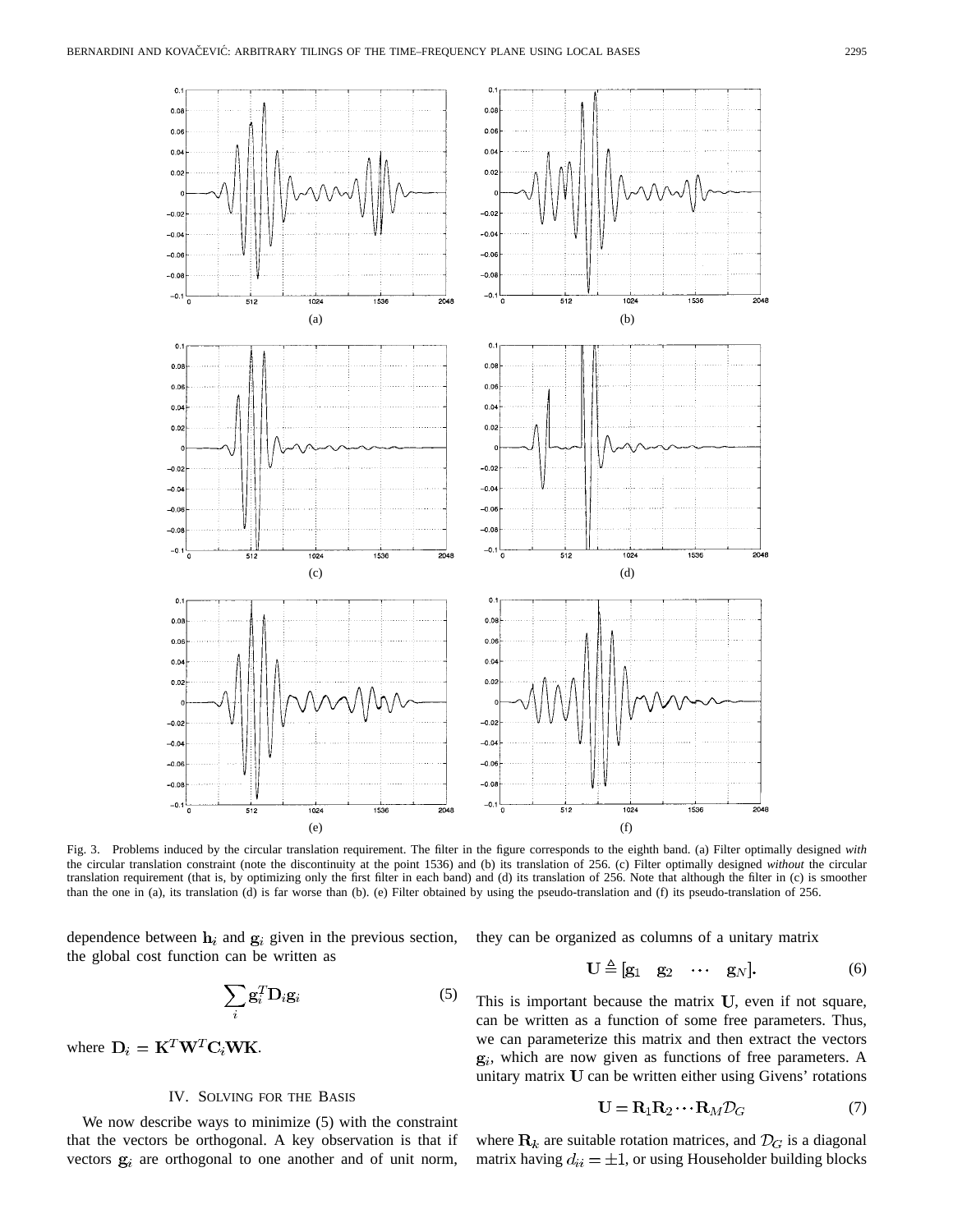(see, for example, [19])

$$
\mathbf{U} = \mathbf{P}_1 \mathbf{P}_2 \cdots \mathbf{P}_{N-1} \mathcal{D}_H \tag{8}
$$

where  $\mathcal{D}_H$  is a diagonal matrix having  $d_{ii} = \pm 1$ , and each matrix  $P_k$  is defined as

$$
\mathbf{P}_k \triangleq \mathbf{I} - 2 \cdot \mathbf{u}_k \mathbf{u}_k^T \tag{9}
$$

where  $u_k$  is a vector having the first  $k-1$  components equal to zero such that  $||\mathbf{u}_k|| = 1$ .

Note that matrices  $\mathcal{D}_G$  and  $\mathcal{D}_H$  have no effect on the value of (5) because they simply correspond to a change of sign for some of the vectors  $g_i$ ; therefore, we assume that  $\mathcal{D}_G = \mathcal{D}_H = \mathbf{I}.$ 

#### *A. Closed-Form Solution*

Obtaining a closed-form solution is feasible only for small vector spaces with the help of a program capable of doing computation with polynomials.

The idea is to use the decomposition in (8). Write the entries of matrices  $P_k$  in (9) as polynomials of degree two in the nonzero components of  $\mathbf{u}_k$ . Therefore, U, being a product of polynomial matrices, is a polynomial matrix as well, and the cost function (5) can be expressed as a polynomial of the free parameters. Our problem now becomes that of finding the minimum value assumed by a given polynomial on a multidimensional interval, and it can be solved by classical analytical methods. Such a polynomial has  $N(N-1)/2$  free variables, and its degree is  $4(N-1)$ . For example, if  $N = 10$ , we have a polynomial of degree 36 with 45 variables. The gradient of such a polynomial is a vector having as components 45 polynomials of degree 35. Because of this, the closed-form solution is feasible only for small values of  $N$ . The fact that we can look at  **as a polynomial matrix, however, can have** theoretical relevance since it gives us strong information about the structure of (5).

If a closed-form solution is not feasible, use decompositions (7) and (8) to minimize (5) by using a program for unconstrained optimization.

#### *B. A Simpler Solution*

A simpler, even if suboptimal, approach that works also for bigger problems is to minimize each term of (5) separately, which in turn is obtained by finding the maximum eigenvalue of the matrix  $C_i$  and its corresponding eigenvector.

The resulting set of vectors is not guaranteed to be an orthonormal basis but can be orthogonalized. An interesting way to do so is to write the vectors obtained from the minimization of each term of  $(5)$  as the columns of a matrix  $\bf{A}$ and decompose it, using the singular value decomposition, as

$$
A = OSQ \tag{10}
$$

where  $O$  and  $Q$  are orthogonal matrices, and  $S$  is a diagonal matrix. The columns of

$$
OQ \tag{11}
$$



Fig. 4. Path between the starting basis vector and the final filter according to the procedure given in Section II. The basis vector in (a) is extended by symmetry and antisymmetry around the points  $t = 128$  and  $t = 384$ . The resulting signal (b) (solid line) is multiplied by the window (dashed line) to obtain the filter in (c).

are orthogonal to one another and enjoy the property that they are the orthonormal basis having the minimum distance from the original set of vectors (the proof is given in Appendix A).

#### V. DESIGN EXAMPLES

To start this section, we first use the techniques described in the previous section to obtain the tiling as given in Fig. 1(a). Although this is a simple example, it shows the results the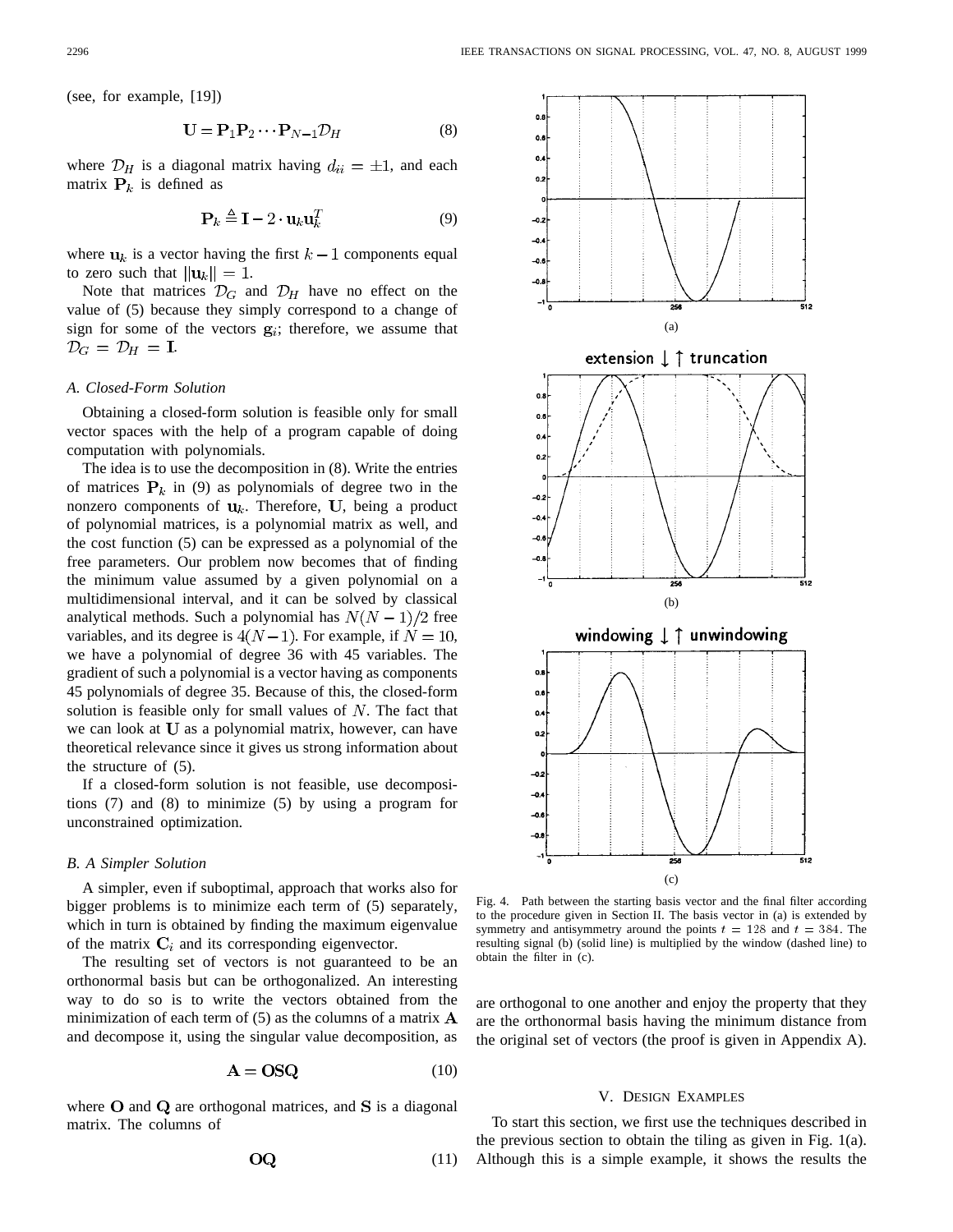

Fig. 5. Example of construction of an approximate translation of 32 steps for a signal of length 256. (a) Components, with respect to the cosine basis, (c)<br>Fig. 5. Example of construction of an approximate translation of 32 steps for a signal of length 256. (a) Components, with respect to the cosine basis,<br>of the signal obtained by translating the first vector. (b) Tail o of the signal obtained by translating the first vector. (b) Tail of the signal shown in (a) displayed as a log-log plot. The slope of the line is  $-1$ , showing that the decay is of order  $1/x$ . (c) Circular translation mat the corresponding eighth roots of unity, shown with crosses.

technique gives. This is followed by an example in which we design a critical-band filter bank for use in audio coding.

### *A. Toy Example*

Consider a vector space of size 8 as well as the window of size 8.<sup>4</sup> We use the approach described in Section IV-B, obtaining a result that, although not orthogonal, is close to orthogonal. The corresponding basis functions are given in Fig. 1(b), whereas their magnitude frequency responses are depicted in Fig. 1(c). As can be seen from the figures, the technique indeed achieves the desired time–frequency localization. Consider, for example, the basis function  $\mathbf{h}_1$ . It is mostly localized in the first half of the interval and is of low frequency. On the other hand, basis function  $\mathbf{h}_8$  is mostly localized in the second half of the interval and is of the highest frequency. Note how the frequency increases as we increase the number of the basis function.

## *B. Design of a Critical-Band Basis for Audio Coding*

The problem we attack now is more complex and is governed by the needs of an audio coder. In [20], Johnston lists a few of the interactions between the human auditory system and filter banks that need to be addressed when designing a perceptual audio coder: Among them, we have time-domain effects such as pre-echo and stereo imaging effects; frequency-domain artifacts such as unmasked aliasing and large overcoding requirements due to the filter bank bandwidth; and coding gain problems, such as lack of sufficient coding gain as well as loss of coding gain due to pre-echo or nonstationarity issues. Many of these issues have been addressed in current filter banks designs. Many, however, are still left open, and we address a few of them, such as the need to "flexibly change the time–frequency tiling of the filter banks" such that "frequency portions of the signal that are highly varying may require a time resolution matching that of the critical band" [20]. Johnston further states that a filter bank that switches between the critical band and the uniform filter banks has to have a certain signal and frequency meaning. Thus, an allpass filter bank would not do the job. Moreover, an orthonormal filter bank is highly desirable. Finally, the resulting filter bank has to be of sufficiently low complexity so that it can be implemented.

Our technique lends itself well to the above requirements. First, since our scheme is window based, it is easy to switch from the uniform mode to a critical-band mode (since these transitions depend only on the window). This further implies that the transition filter bank keeps its frequency meaning. Due to the fact that our approach is based on  $(2)$  and if we design  $$ 

<sup>&</sup>lt;sup>4</sup>Note that time-varying tilings can be obtained since they depend only on the window. For example, we could switch from the tiling as in Fig. 1(a) to a uniform frequency tiling.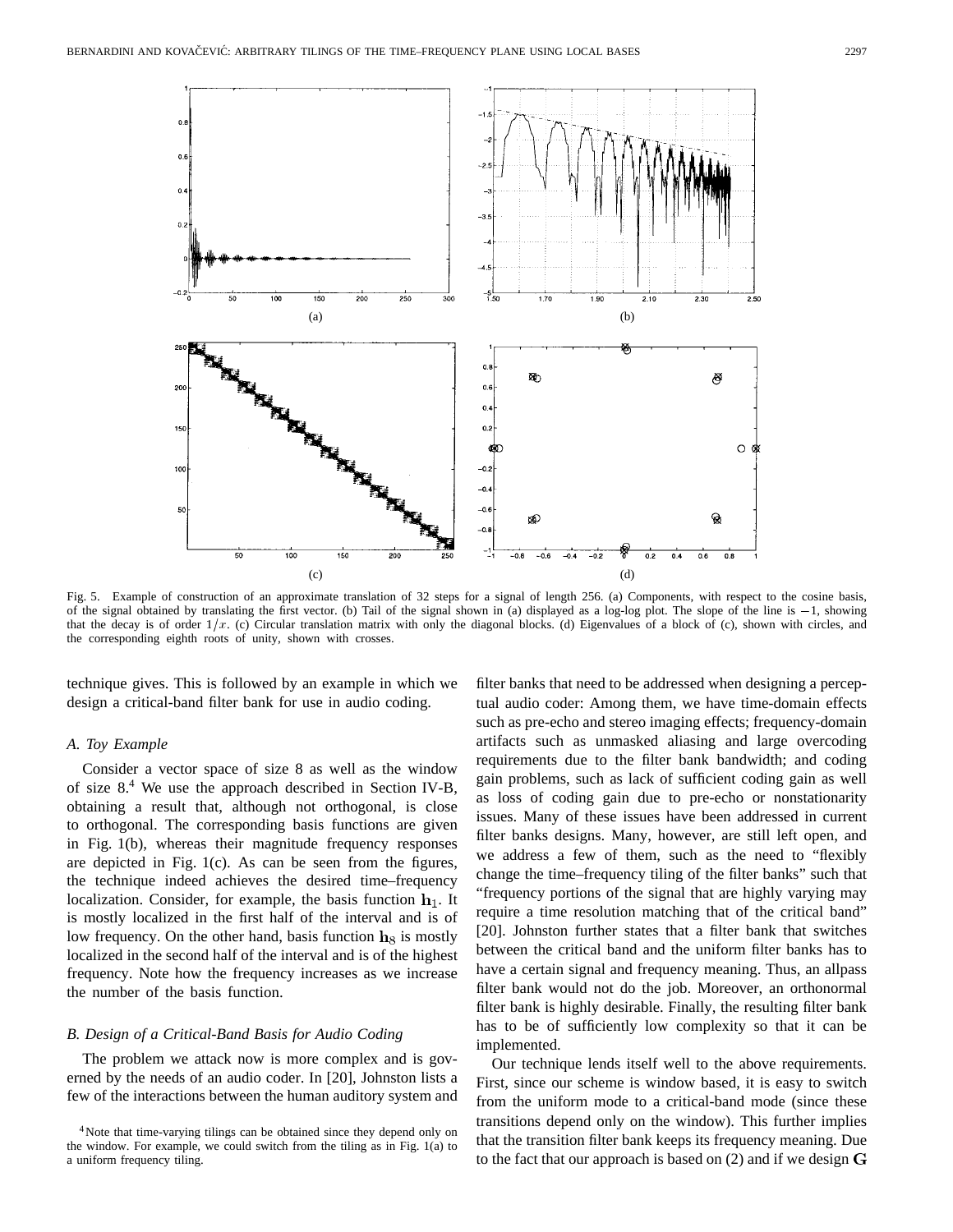so that it has a fast algorithm for implementation, the resulting filter bank is not overly complex. In the rest of this section, we describe how we design a critical-band filter bank (the uniform filter bank is the local cosine basis filter bank or the MDCT).

*1) Reducing Complexity by Using Translation:* We wish to design a critical-band filter bank that follows (or precedes) a 1024 uniform bank. This means that we might have a situation where we have a 1024-channel cosine modulated filter bank, and at some point, we want to switch to a nonuniform criticalband 25-channel filter bank. Note, however, that this second filter bank is time varying in that a different filter (basis function) might be used in different time slots (which is not the case in the first filter bank). Therefore, the size of our basis is  $N = 1024$ . This means that we have 1024 basis functions tiling our given space in the time–frequency plane. Such a problem is inherently big, and even the approximate method would require too much computational time. Thus, we use the eigenvalue approach described in the previous section.

Fig. 2 shows the time–frequency tiling used in this case. We have  $25$  frequency bands.<sup>5</sup> Intuitively, it is clear that each filter in the same frequency band has to be some kind of a translation of the first one. Thus, in order to reduce the computational complexity, the filters in the same frequency band are constrained to be circular translations of one another.

Let us first impose that these filters be linear transformations of the first filter, that is, for band 8, for example

$$
\mathbf{g}_{i_8} = \mathbf{L}_{i_8} \mathbf{g}_8 \tag{12}
$$

where  $\mathbf{L}_{i_{s}}$  is a linear transformation describing some kind of a translation. This can be used in (5) to obtain a simpler form of the cost function.

Indeed, by rewriting (5) for vectors (12), we get

$$
\sum_{i} \mathbf{g}_{i_{8}}^{T} \mathbf{C}_{i_{8}} \mathbf{g}_{i_{8}} = \mathbf{g}_{8}^{T} \left( \sum_{i} \mathbf{L}_{i_{8}}^{T} \mathbf{C}_{i_{8}} \mathbf{L}_{i_{8}} \right) \mathbf{g}_{8}.
$$
 (13)

Repeating this process for each  $g_i$ , cost function (5) can be rewritten as a function of the "primitive" vectors (25 in our case), leading to a simpler problem

$$
\sum_{j=1}^{25} \mathbf{g}_j^T \left( \sum_i \mathbf{L}_{i_j}^T \mathbf{C}_{i_j} \mathbf{L}_{i_j} \right) \mathbf{g}_j.
$$
 (14)

Care has to be exercised when imposing linear dependencies (12). Consider, for example, what happens if we circularly translate the filters. Fig. 3(a) shows the impulse response obtained for the eighth filter  $g_8$  in Fig. 2, with the constraint of linear dependence. Note that at the point 1536, the impulse



Fig. 6. (a) Test signal for the approximate translation. (b) Effect of the real circular translation (solid line) and of the approximate one (dashed line) on the test signal in (a).

response is discontinuous.<sup>6</sup> Such discontinuities are induced by the circular translation constraint. To understand why, suppose that the impulse response is as depicted in Fig. 3(c). Although the filter in Fig. 3(c) is smoother, this property is lost when the same filter is translated, as shown in Fig. 3(d).

Because of the requirement on frequency localization, the cost function is high when the impulse response is smooth. Since these filters belong to a local orthogonal bank given by (2), the vectors obtained by the minimization of (5) are extended by symmetry and modulated with a window as in Fig. 4. At the right symmetry point, the function is extended by anti-symmetry; the requirement that the function in Fig. 4(c) be smooth implies that the original vector is almost zero in the vicinity of such a point. However, if this is true, when the filter is translated, it becomes discontinuous. By the same token, if the circular translation is smooth, the first filter becomes discontinuous. Therefore, the optimization procedure has to accommodate two incompatible constraints, introducing the discontinuities seen in Fig. 3(a).

A possible solution to this problem is to search for some kind of "pseudo-translations" with the following requirements:

- They are approximate translations.
- They are periodic.
- They do not introduce discontinuities as we saw before.

<sup>&</sup>lt;sup>5</sup> In the figure, the frequency axis is in barks, where one bark is the width of one critical band. The conversion between barks and the linear frequency scale is given by  $B = 13.0 \arctan(0.76 f/1000) + 3.5 \arctan(f/7500)^2$ , where  $B$  is bark frequency, and  $f$  is frequency in Hz.

 $6$ Using the term "discontinuity" in the discrete-time case is abuse of language. It should be clear from the context that "discontinuity" refers to the fact that we are introducing large differences between samples.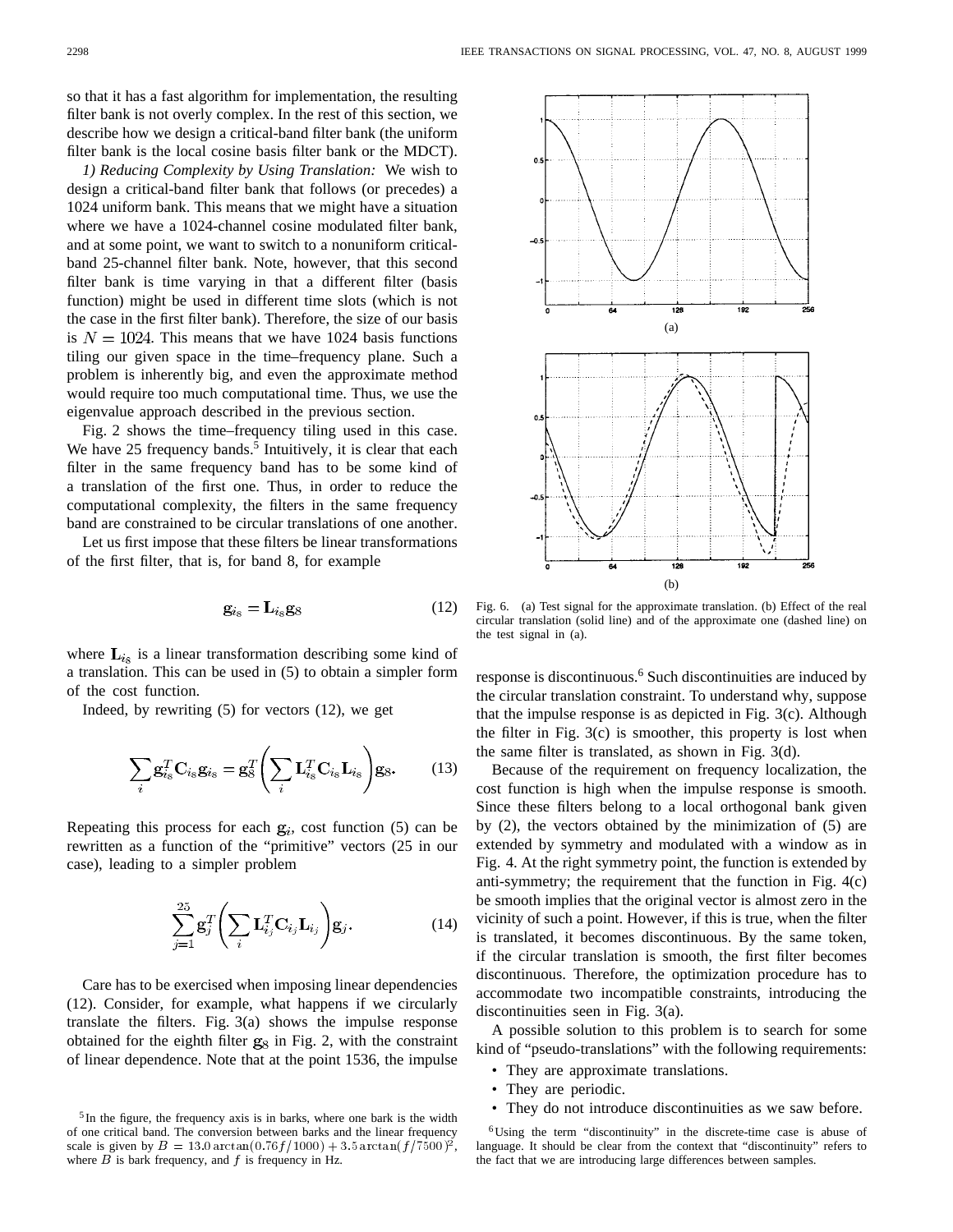

Fig. 7. Effect of different weights for time and frequency errors. (a) Filter corresponding to the 19th band optimally designed with equal weights for both time and frequency and (c) its magnitude frequency response. (b) Filter corresponding to the same band designed by imposing a weight 25 times greater on the time error and (d) its magnitude frequency response.

*2) Constructing Pseudo-Translations* Let us see now how to find such pseudo-translations. To this end, it is useful to understand how an orthogonal basis is mapped into a filter bank. We start in continuous time to get an idea of the spirit of the reasoning. At a convenient point, we switch to discrete time. Recall Fig. 4(a), and note that if it were a continuoustime example, the continuity of the signal in Fig. 4(c) would descend from the continuity of the signal in Fig. 4(a) as well as from it being zero at  $t = 1$ .

Therefore, we choose the basis vectors from the set of functions that are continuous on  $[0, 1]$  and are zero at 1. As an example, take the starting basis  $G$  from the usual local cosine basis. The set of vectors in  $G$  satisfies these requirements as does any of their finite linear combinations. Consider such cosine vectors  $g_n$  as a basis for  $L^2([0,1])$ . If we can express a vector **f** from  $L^2([0,1])$  as

$$
\mathbf{f} = \sum_{n=0}^{N_1} a_n \mathbf{g}_n \tag{15}
$$

then f is continuous and zero at  $t = 1$ . Note that this is a sufficient condition but not necessary. The decay is of importance as well (if the values of coefficients  $a_n$  decay fast, we effectively have a finite number of nonzero values). On the

other hand, a circular translation of  $f$  by  $1/N$  produces

$$
\tau_{1/N} \mathbf{f} = \sum_{n,m=0}^{\infty} t_{m,n} a_n \mathbf{g}_m \tag{16}
$$

that is, even if the expansion of  $f$  is finite, the expansion of  $\tau_{1/N}$ f is not. Expressing the operator  $\tau_{1/N}$  in matrix form, it is clear that for  $\tau_{1/N}f$  to have a finite expansion, the matrix  $\tau_{1/N}$  has to have a finite number of nonzero columns.

Let us now go back to discrete time since we can start talking about finite matrices. An idea is to truncate the rows in the matrix, keeping only the columns with higher values, resulting in a diagonal block matrix (in continuous time this would ensure that each row would have a finite number of nonzero values). However, the drawback is that the obtained operator may not be of period  $N$  (that is, by applying it  $N$ times, we do not obtain an identity). To overcome this problem, note that our operator has period  $N$  if and only if all of its eigenvalues are  $N$ th roots of unity. Moreover, a diagonal block operator has period  $N$  if and only if each block has period  $N$ . This suggests the following algorithm.

*Algorithm 1:*

- 1) Express the operator in the chosen basis as a matrix.
- 2) Truncate the matrix by keeping only the blocks  $\bf{B}$  on the diagonal.
- 3) For each block  $B$ , do the following.
	- 3.1) Diagonalize it as  $B = A^{-1}DA$ .

<sup>&</sup>lt;sup>7</sup>Note that the time scale in Fig. 4 is discrete, and therefore, 0 and 1 would correspond to 128 and 384 on the horizontal axis.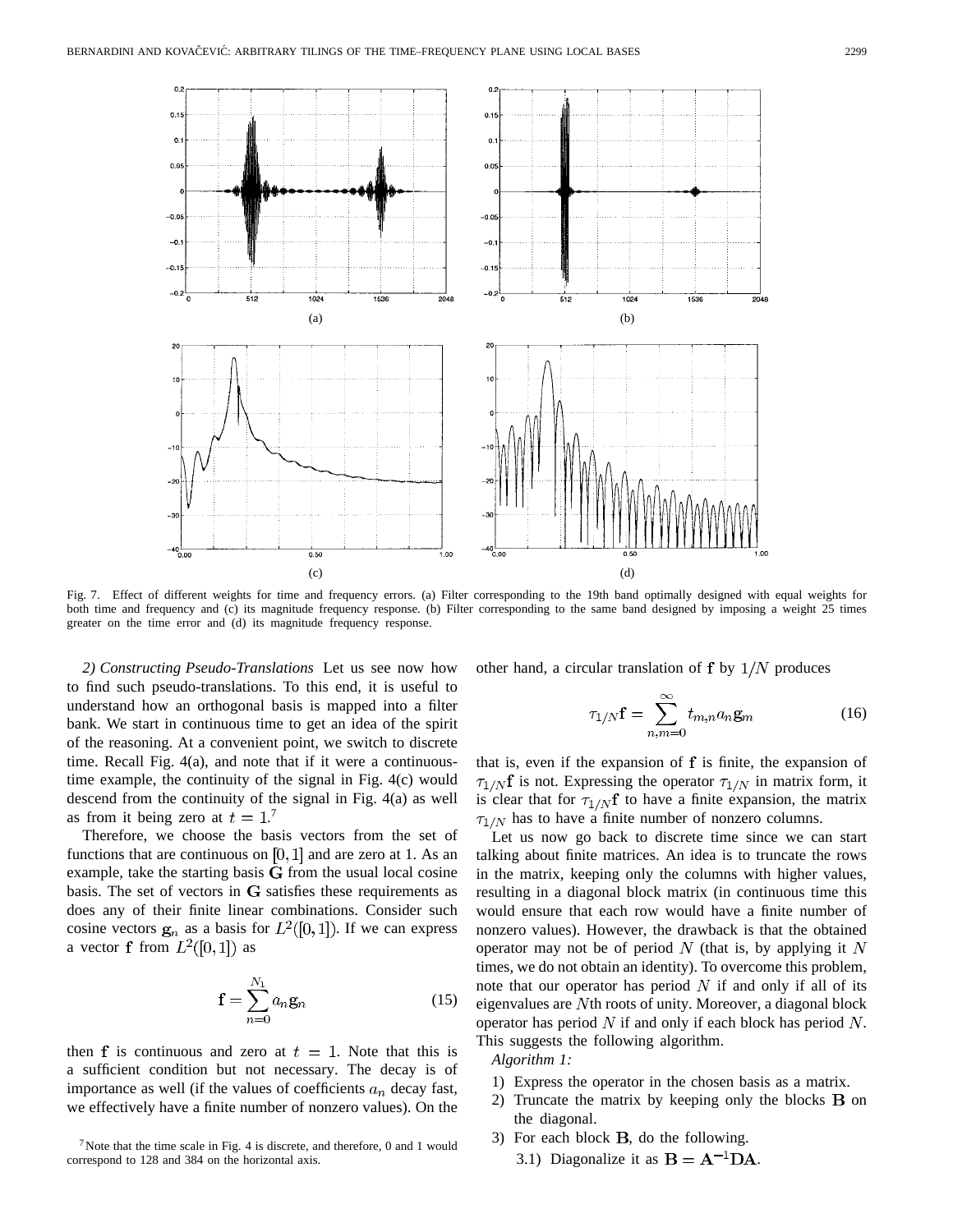

Fig. 8. (a) Vector of G corresponding to the 12th band and (c), (e), (g) some translations of (a). (b), (d), (f), (h) Filters of  $H = WKG$  corresponding to the vectors in (a), (c), (e) and (g). Note how the "burst" in the vector generates pre- and post-echo in the resulting filter.

- 3.2) Approximate each diagonal element of  $\bf{D}$  by a matrix  $\hat{\mathbf{D}}$  whose eigenvalues are all Nth roots of unity.
- 3.3) Reconstruct  $\hat{\mathbf{B}}$  as  $\hat{\mathbf{B}} \triangleq \mathbf{A}^{-1} \hat{\mathbf{D}} \mathbf{A}$ .

As an example, suppose we have a signal of length 256 and a circular translation of period 8. According to Algorithm 1, express the matrix corresponding to such a circular translation with respect to the cosine basis. The signal corresponding to the first column is depicted in Fig. 5(a). The slow decay of such a signal is more evident in Fig. 5(b), where it is displayed in a log-log plot. The slope of the envelope being  $-1$  says that the signal decays as  $1/x$ .

Divide the matrix into blocks of size  $16 \times 16$ , and force the blocks outside the main diagonal to zero. Fig. 5(c) shows a contour plot of the new matrix. The eigenvalues of such a matrix are not exactly eighth roots of unity, that is, the matrix does not have period 8. Therefore, map each eigenvalue into its closest root. In Fig. 5(d), the original eigenvalues of one of the blocks are denoted by circles, while the eighth roots of unity are denoted by crosses.

Finally, reconstruct the matrix to obtain the new translation. Fig. 6(a) displays a test signal (a cosine), whereas Fig. 6(b) demonstrates the effect of both the true translation (solid line) and the approximate one (dashed line). As can be seen from the figure, the approximate translation results in a continuous signal while retaining the spirit of the true circular translation.

Going back to the example in Fig. 3, (e) shows a filter obtained using an approximate translation. Note that the discontinuities present in Fig. 3(a) are smoothed in Fig. 3(e). This is because the new operator maps continuous functions into continuous functions.

By changing the block partition, we can obtain several types of approximations. As a rule of thumb, small blocks give rise to smoother filters but lose, in some sense, the idea of a translation; on the other hand, big blocks give rise to operators closer to the true translation, but the resulting filter is less smooth.

*3) Other Design Considerations* For the highest frequency filters, time localization is far more important than frequency response. In order to achieve good time localization, we weight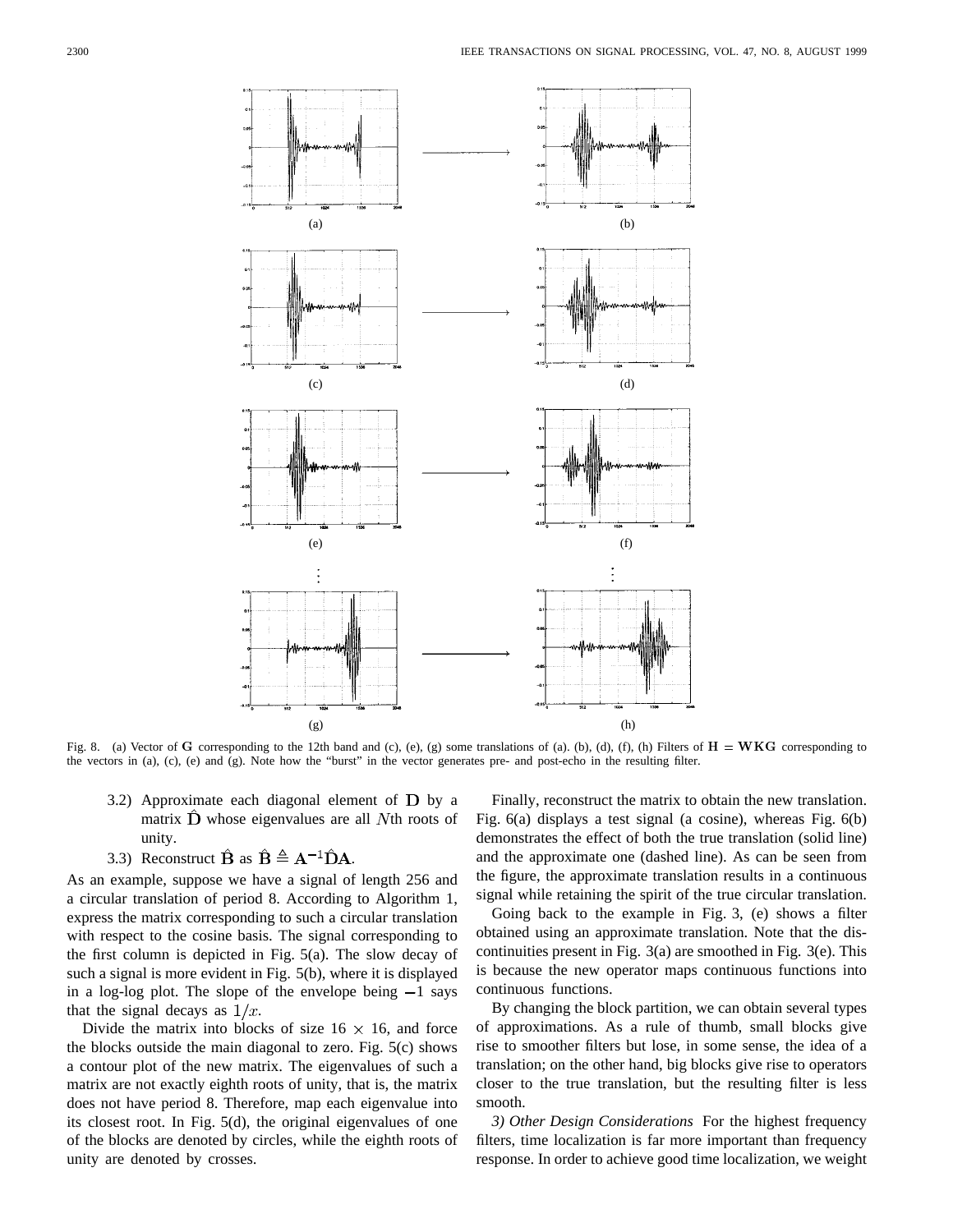

Fig. 9. Example of pre-echo. (a) Vector corresponding to the 12th band, translated by 256. (b) Vector (a) extended by symmetry around the two end points. (c) Window  $w_1$ . (d) Sharper window  $w_2$ . (e) Filter obtained by the product of (b) and (c). Note how the first (reflected) burst has been attenuated. However, this is not enough, leading to the use of the sharper window  $w_2$  resulting in (f). Here, the pre-echo is almost nonexistent.

the frequency and the time errors differently. Fig. 7(a) shows the filter corresponding to the 19th band of Fig. 2 obtained by weighting equally time and frequency errors, whereas Fig. 7(b) shows the filter corresponding to the same band but obtained by weighting the time error 25 times more than the frequency one. Fig.  $7(c)$  and  $(d)$  show respective magnitude frequency responses. However, even though the filter in Fig. 7(b) is better localized in time, it still suffers from the following.

The first problem is the appearance of the pre-echo effects due to the filter symmetry. Observe Fig. 8. In Fig. 8(a), the vector from  $G$  corresponding to the 12th band is shown, whereas in Fig. 8(b), the corresponding filter is shown. Such a vector looks like a burst because of its concentration in time. In Fig. 8(c), (e) and (g), we can see some of the circular<sup>8</sup> translations of the original vector, whereas the corresponding

filters are displayed in Figs. 8(d), (f) and (h), respectively. Note that when translating the original vector, filters obtain a second burst that is a reflection of the original one. The second burst is particularly annoying in audio coding as it gives rise to pre-echo artifacts, that is, the listener perceives a copy of the signal before its due time.

Unfortunately, the pre-echo artifact cannot be avoided by modifying the basis because it depends on the symmetries imposed on the filter (theoretically necessary in order to achieve the orthogonality) and on the window shape. This is easily seen from Fig. 9. In Fig. 9(a), we can see a translation of the basis vector in Fig. 8(a). In Fig. 9(b), the same vector has been extended by symmetry and antisymmetry. Note how the burst that carries the vector energy reflects itself in the left tail. When the signal in Fig. 9(b) is multiplied by the window in Fig. 9(c), the reflected burst is attenuated but not enough [see Fig. 9(e)]. However, when the signal in Fig. 9(b) is multiplied by the sharper window in Fig. 9(d), the reflected

<sup>&</sup>lt;sup>8</sup>Note that for the highest frequency filters, circular translations do not pose a problem since they are very short.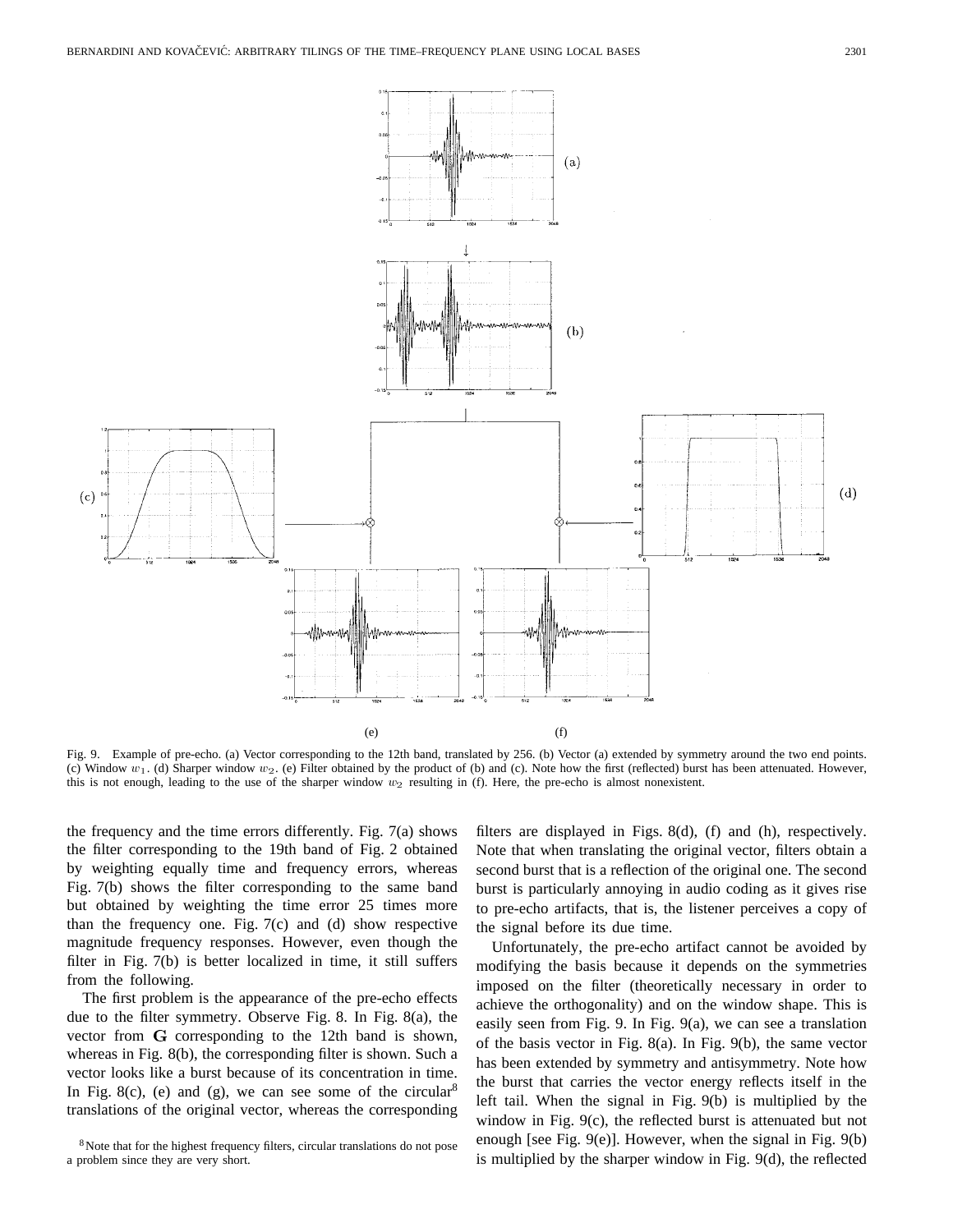

Fig. 10. Filters forming the critical-band filter banks (25 of them). The rest of the basis functions (1024–25) are obtained by pseudo-translations and circular translations (in the case of higher frequency filters) of the 25 critical-band filters. To solve the problem of pre-echo, a very sharp window was used. The filters were then orthogonalized and truncated to allow for the desired time localization. As a result, they lost their orthogonality.

burst is almost nonexistent [see Fig. 9(f)]. Therefore, to solve the pre-echo problem, choose a sharper window.

The second problem is that the vectors obtained are not necessarily orthogonal. To overcome this, the basis is orthogonalized via the singular value decomposition, resulting in the orthonormal basis having a minimum distance from the original one.

Finally, even if weighting the cost function allows us to obtain filters better localized in time, such localization is not enough for audio applications [21]. To improve time localization, the resulting vectors are forced to be zero outside the desired interval for the filter to have the desired support. The result of such an operation can be seen in Fig. 10, where all of the 25 filters are displayed in a  $5 \times 5$  matrix. Observe that they are exactly zero outside the desired intervals.

Unfortunately, because of the truncation procedure, the filters in Fig. 10 are not orthogonal. To regain some orthogonality, the filters in Fig. 10 have been modified "by hand."

The result for the filter in Fig. 10(d) is shown in Fig. 11. Note that the filter has some artifacts at the beginning of its impulse response due to the linear combinations taken with the higher frequency filters in order to achieve the desired orthogonality.

## **APPENDIX** ORTHONORMAL BASIS CLOSEST TO THE STARTING NONORTHOGONAL ONE

*Property 1:* Let  $\mathbf{A} = \mathbf{OSQ}$  be the singular value decomposition of a nonsingular square matrix  $A$ , with  $S =$  $diag(s_1, s_2, \ldots, s_N), s_i > 0.$ 

Matrix  $OQ$  is the orthogonal matrix having minimum Frobenius distance from matrix  $A$ , where the Frobenius distance between two matrices  $X, Y$  is defined as

$$
\|\mathbf{X} - \mathbf{Y}\|_{F} \triangleq \sum_{i,j} |\mathbf{X}_{i,j} - \mathbf{Y}_{i,j}|^{2} = \text{Tr}((\mathbf{X} - \mathbf{Y})^{T}(\mathbf{X} - \mathbf{Y})).
$$
\n(17)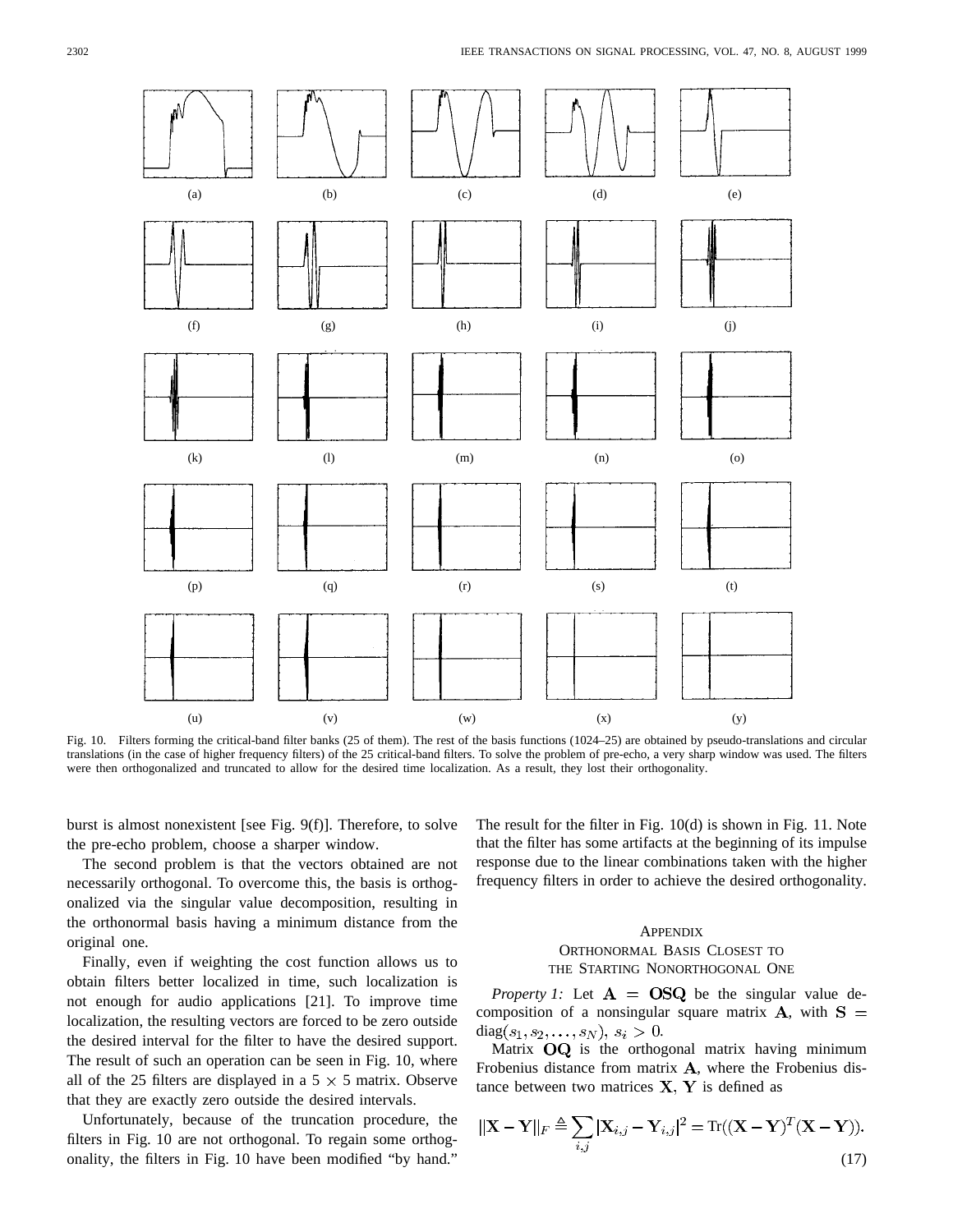

Fig. 11. In order to regain some of the orthogonality lost in the previous figure, some of the filters were orthogonalized by hand. Since they are very close to those in the same figure, we show a pair where the difference is the most striking. (a) Filter (d) from the previous figure. (b) The same filter orthogonalized by hand.

*Proof:* Let  $V$  be any orthogonal matrix of the same size as  $A$ . Write the distance between  $V$  and  $A$  as

$$
\|\mathbf{A} - \mathbf{V}\|_{F} = \text{Tr}((\mathbf{OSQ} - \mathbf{V})^{T}(\mathbf{OSQ} - \mathbf{V}))
$$
  
=  $\text{Tr}((\mathbf{Q}^{T}\mathbf{SO}^{T} - \mathbf{V}^{T})(\mathbf{OSQ} - \mathbf{V}))$   
=  $\text{Tr}(\mathbf{Q}^{T}\mathbf{S}^{2}\mathbf{Q}) + \text{Tr}(\mathbf{I}) - 2\text{Tr}(\mathbf{Q}^{T}\mathbf{SO}^{T}\mathbf{V}).$  (18)

The first two terms in  $(18)$  do not depend on  $V$ ; therefore, to minimize (18), we have to maximize the last term  $Tr({\bf Q}^T{\bf S}{\bf O}^T{\bf V}).$ 

Since **Q** is orthogonal,  $Q^T S O^T V$  is similar to  $\mathbf{Q}(\mathbf{Q}^T \mathbf{S} \mathbf{O}^T \mathbf{V}) \mathbf{Q}^T = \mathbf{S} \mathbf{O}^T \mathbf{V} \mathbf{Q}^T$ ; therefore, the two matrices have the same trace, that is

$$
Tr(\mathbf{Q}^T \mathbf{S} \mathbf{O}^T \mathbf{V}) = Tr(\mathbf{S} [\mathbf{O}^T \mathbf{V} \mathbf{Q}^T]).
$$
 (19)

Moreover, the matrix inside square brackets in (19) is orthogonal as it is the product of orthogonal matrices. We want to prove that if  $U$  is an orthogonal matrix, then Tr( $SU$ ) is maximum when  $U = I$ . Since in (19)  $U = O^T V Q^T$ ,  $U = I$ implies  $V = OQ$ , which is what we want to prove.

The trace of SU can be expressed as

$$
\operatorname{Tr}(\mathbf{SU}) = \sum_{i} \mathbf{S}_{i} \mathbf{U}_{i,i}.
$$
 (20)

Since matrix  $U$  is orthogonal, every column is of unit norm, implying that  $|\mathbf{U}_{i,i}| \leq 1$ . Since every  $\mathbf{S}_i$  in (20) is greater than zero, then (20) is maximum when  $U_{i,i} = 1$  for each i, vielding  $U = I$ .

#### ACKNOWLEDGMENT

The authorswould like to thank D. Sinha of Bell Laboratories and J. Johnston of AT&T Laboratories for fruitful discussions that lead to the critical-band filter design. Our gratitude goes to J. Mazo for his useful comments.

#### **REFERENCES**

- [1] Y. Meyer, *Wavelets: Algorithms and Applications*. Philadelphia, PA: SIAM, Translated and revised by R. D. Ryan, 1993.
- [2] R. Coifman, Y. Meyer, S. Quake, and M. Wickerhauser, "Signal processing and compression with wavelet packets," Tech. Rep., Yale Univ., New Haven, CT, 1991.
- [3] R. Coifman and Y. Meyer, "Remarques sur l'analyze de Fourier à fenêtre," C. R. Acad. Sci. Paris, vol. I, pp. 259-261, 1991.
- [4] P. Auscher, G. Weiss, and M. Wickerhauser, "Local sine and cosine bases of Coifman and Meyer and the construction of smooth wavelets,' in *Wavelets: A Tutorial in Theory and Applications*, C. K. Chui, Ed. San Diego, CA: Academic, 1992.
- [5] B. Jawerth and W. Sweldens, "Biorthogonal smooth local trigonometric bases," *J. Fourier Anal. Appl.*, vol. 2, 1996.
- [6] S. Mallat and Z. Zhang, "Matching pursuits with time-frequency dictionaries," *IEEE Trans. Signal Processing*, vol. 41, pp. 3397–3415, Dec. 1993.
- [7] C. Thiele and L. F. Villemoes, "A fast algorithm for adapted timefrequency tilings," Yale Univ., New Haven, CT, preprint, 1994.
- [8] H. Malvar, *Signal Processing with Lapped Transforms*, Norwood, MA: Artech House, 1992.
- [9] J. Princen, A. Johnson, and A. Bradley, "Subband transform coding using filter bank designs based on time domain aliasing cancellation, in *Proc. IEEE Int. Conf. Acoust., Speech, Signal Processing*, Dallas, TX, Apr. 1987, pp. 2161–2164.
- [10] T. A. Ramstad and J. Tanem, "Cosine-modulated analysis-synthesis filterbank with critical sampling and perfect reconstruction," in *Proc. IEEE Int. Conf. Acoust., Speech, Signal Process.*, Toronto, Ont., Canada, May 1991, pp. 1789–1792.
- [11] R. D. Koilpillai and P. P. Vaidyanathan, "New results on cosinemodulated FIR filter banks satisfying perfect reconstruction," in *Proc. IEEE Int. Conf. Acoust., Speech, Signal Process.*, Toronto, Ont., Canada, May 1991, pp. 1793–1796.
- [12] C. Herley, J. Kovačević, K. Ramchandran, and M. Vetterli, "Tilings of the time-frequency plane: Construction of arbitrary orthogonal bases and fast tiling algorithms," *IEEE Trans. Signal Processing*, Special Issue on Wavelets and Signal Processing, vol. 41, pp. 3341–3359, Dec. 1993.
- [13] J. D. Johnston and A. J. Ferreira, "Sum-difference stereo transform coding," in *Proc. IEEE Int. Conf. Acoust., Speech, Signal Process.*, San Francisco, CA, Mar. 1992, pp. II:569–572.
- [14] C. Todd, G. Davidson, M. Davis, L. Fielder, B. Link, and S. Vernon, "AC-3: Flexible preceptual coding for audio transmission and storage," in *Proc. Conv. AES*, Amsterdam, The Netherlands, Feb. 1994.
- [15] J. Kovačević, D. LeGall, and M. Vetterli, "Image coding with windowed modulated filter banks," in *Proc. IEEE Int. Conf. Acoust., Speech, Signal Process.*, Glasgow, U.K., May 1989, pp. 1949–1952.
- [16] A. Johnson, J. Princen, and M. Chan, "Frequency scalable video coding using the MDCT," in *Proc. IEEE Int. Conf. Acoust., Speech, Signal Process.*, Adelaide, Australia, 1994.
- [17] R. Bernardini and J. Kovačević, "Local orthogonal bases I: Construction," *Multidim. Syst. Signal Process.*, Special Issue on *Wavelets and Multiresolution Signal Processing*, vol. 7, pp. 331–370, July 1996.